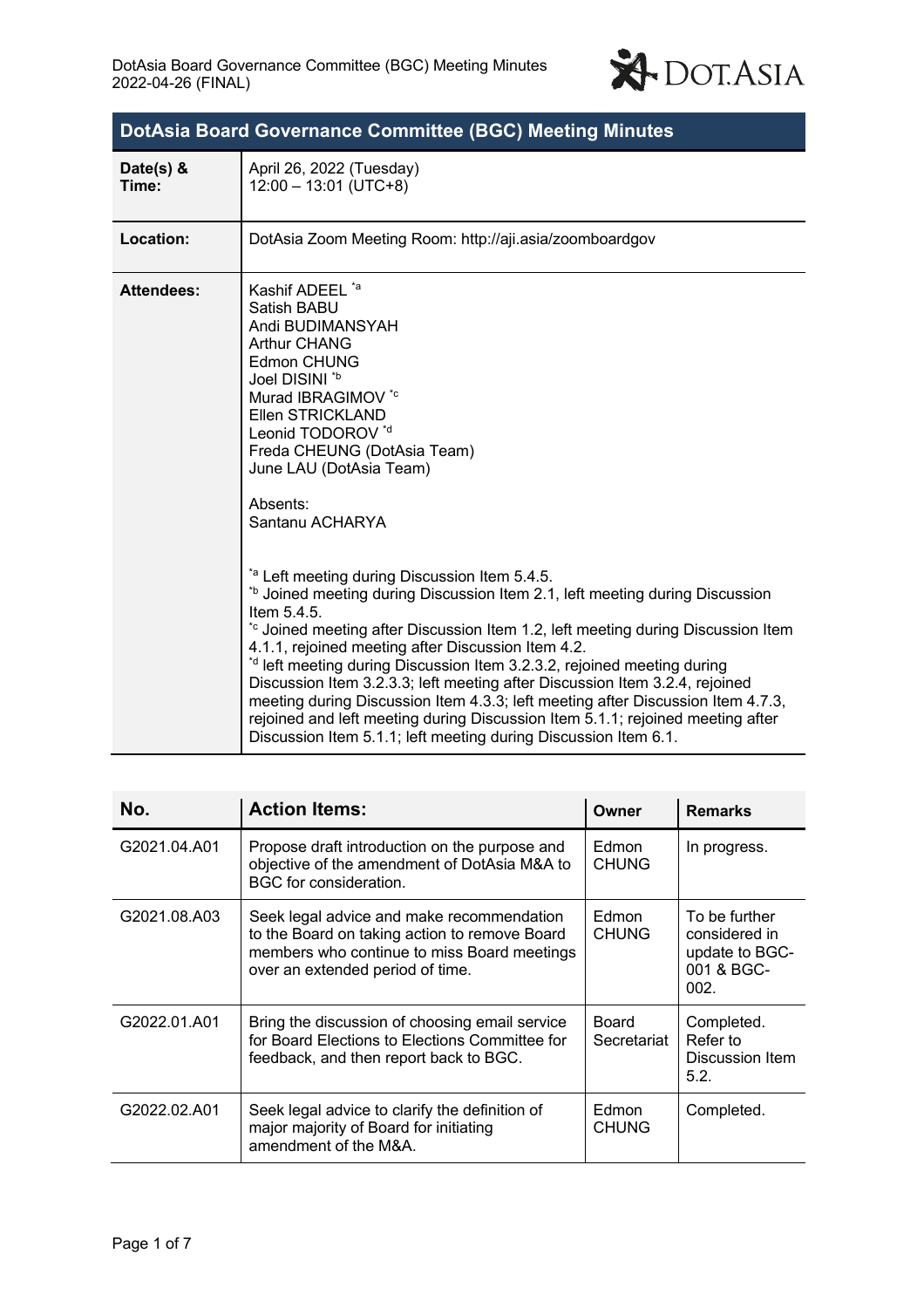

| No.          | <b>Action Items:</b>                                                                                                                                               | Owner                        | <b>Remarks</b>                                       |
|--------------|--------------------------------------------------------------------------------------------------------------------------------------------------------------------|------------------------------|------------------------------------------------------|
| G2022.03.A01 | Seek further legal advice on fiduciary<br>responsibilities and Board governance, and<br>invite legal representative to join DotAsia<br>meeting for clarifications. | Edmon<br><b>CHUNG</b>        | Completed.                                           |
| G2022.04.A02 | Follow up with HSBC to try to get a response<br>from HSBC as soon as possible.                                                                                     | Rebecca<br>CHAN              | In progress.                                         |
| G2022.04.A03 | Prepare a draft template of Board Papers and<br>circulate to the Board for comment.                                                                                | <b>Edmon</b><br><b>CHUNG</b> | To be included<br>in May 2022<br><b>BGC</b> meeting. |

# **Discussions:**

#### **1. Roll Call**

- 1.1. Since the BGC Chair discussion was delayed due to the banking issue, Satish continued chairing the BGC meeting on Apr 26, until the issue is resolved.
- 1.2. Roll call. Those present for all or part of the meeting are included in the Attendees section.

### **2. Adoption of Minutes of Last BGC Meeting on Feb 23, 2022**

- 2.1. Draft 1 of BGC meeting minutes 2022.02.23 and action items were discussed.
- 2.2. BGC meeting minutes 2022.02.23 approved with no objections.
- 2.3. It was suggested and agreed to share the legal opinion on the definition of major majority to the Board for reference. (G2022.04.A01)

### **3. Adoption of Minutes of Last BGC Meeting on Mar 16, 2022**

- 3.1. Draft 1 of BGC meeting minutes 2022.03.16 and action items were discussed.
- 3.2. There was discussion on the agenda item of the Apr BGC meeting.
	- 3.2.1. It was proposed to add an agenda item of Submission of Documents before meeting (Board Paper) to AOB session. It was explained that it was included in the agenda item of Board Processes Review and Discussion.
	- 3.2.2. Question was raised on the proposed agenda items via email. It was explained that the various proposed matters are already included in the respective items in the proposed agenda.
	- 3.2.3. There was a suggestion to bring forward the agenda item of the Exercise of Voting on each and every matter.
		- 3.2.3.1. It was explained that due to the banking situation, having a vote would first require understanding how the votes were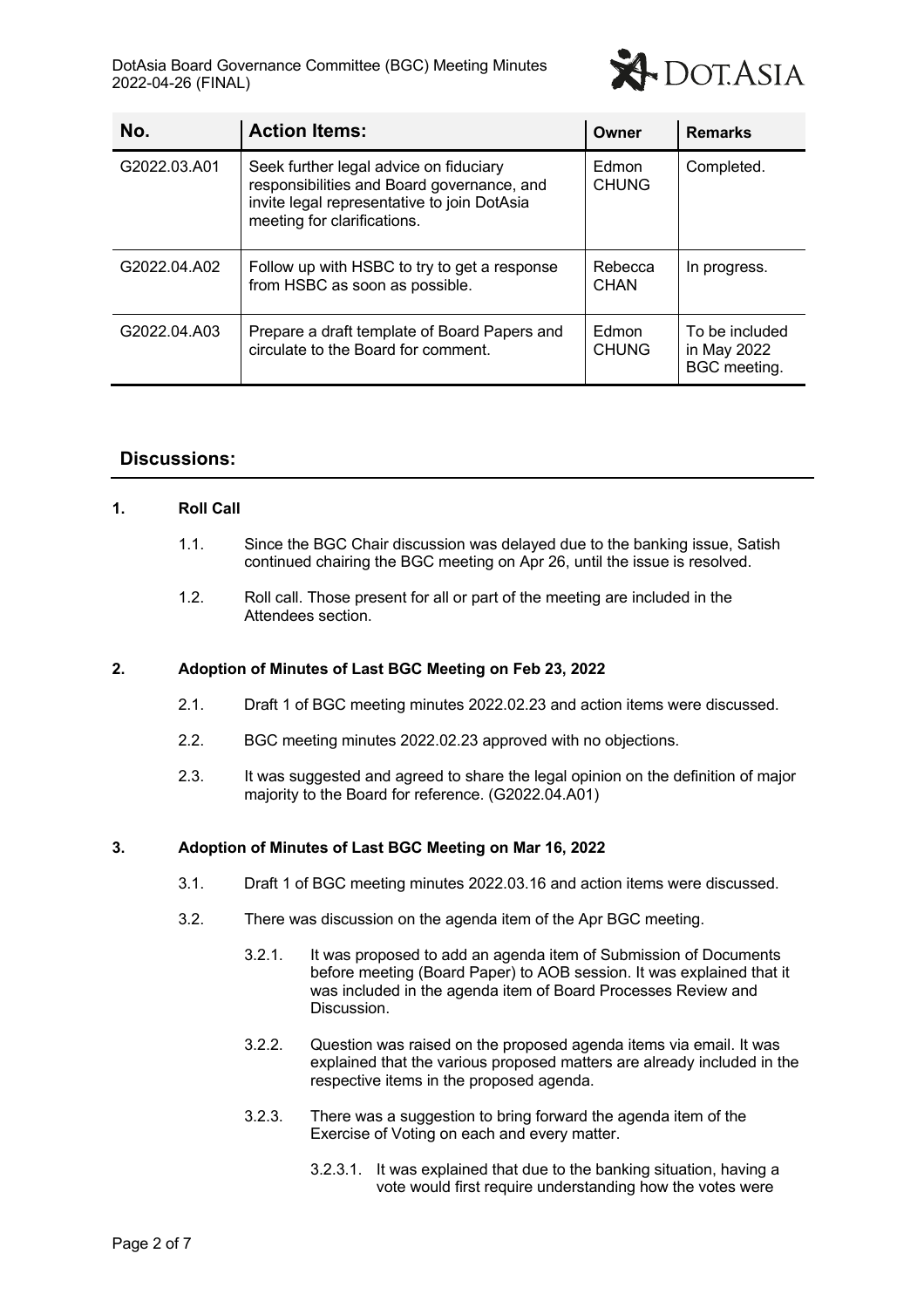

counted, as well as if and whether any person should appropriately be considered as Observers in accordance with the BGC-004: Board Elections Procedures.

- 3.2.3.2. Upon receiving confirmation from HSBC, DotAsia would be clear about who should be included in the Companies Registry as official Directors and have a clearer understanding of how to record votes.
- 3.2.3.3. Nevertheless, it was noted that the existing practice of DotAsia Board which has been operating since the beginning of DotAsia, is to take note of whether there are any objections or abstentions, and then look at whether there is a general agreement from the Board on a particular item in order to indicate the direction of the Board.
- 3.2.4. It was suggested to bring forward the agenda items that require Board's immediate attention and action.
- 3.3. BGC meeting minutes 2022.03.16 approved with one objection from Joel.

### **4. Review/ Amend Agenda**

- 4.1. Question was raised on whether there is any agenda item that is not absolutely essential.
	- 4.1.1. It was explained that the update of BGC-001, BGC-002 and DotAsia AA would resolve a lot of the issues and contention that DotAsia is currently concerned about, which is considered to be a high priority issue.
	- 4.1.2. It was also explained that there is a big interest on the Board Paper Process under the agenda item of Board Process Review and **Discussion**
	- 4.1.3. It was noted that since BGC is awaiting the confirmation from HSBC and Satish is willing to continue to chair the BGC meeting at this point, the re-election of BGC Chair is not anticipated to take place at the moment. Whereas, the agenda item of BGC-001, BGC-002 & DotAsia AA Updates is interrelated to the banking issue, which might be difficult to be resolved at the moment as well.
- 4.2. Based on these considerations, it was suggested to strike out the agenda item of BGC Chair Discussion, and defer the agenda item of BGC-001, BGC-002 & DotAsia AA Updates and move to the AOB discussions first.
- 4.3. Question was raised on the relationship between the banking issue and the election of Board leadership positions.
	- 4.3.1. It was explained that the banking situation of DotAsia and the lawsuits against DotAsia present challenges in terms of selecting Board leadership, as presented in the full Board meeting and discussed in the BFC meeting as well. Therefore, if DotAsia is selecting a Chair or Committee Chair, it would be good if the Board leadership is not implicated by the banking situation or the lawsuits.
	- 4.3.2. In the BFC situation, since Santanu was not able to continue to be BFC Chair, acceptance was sought from BFC to consider people who are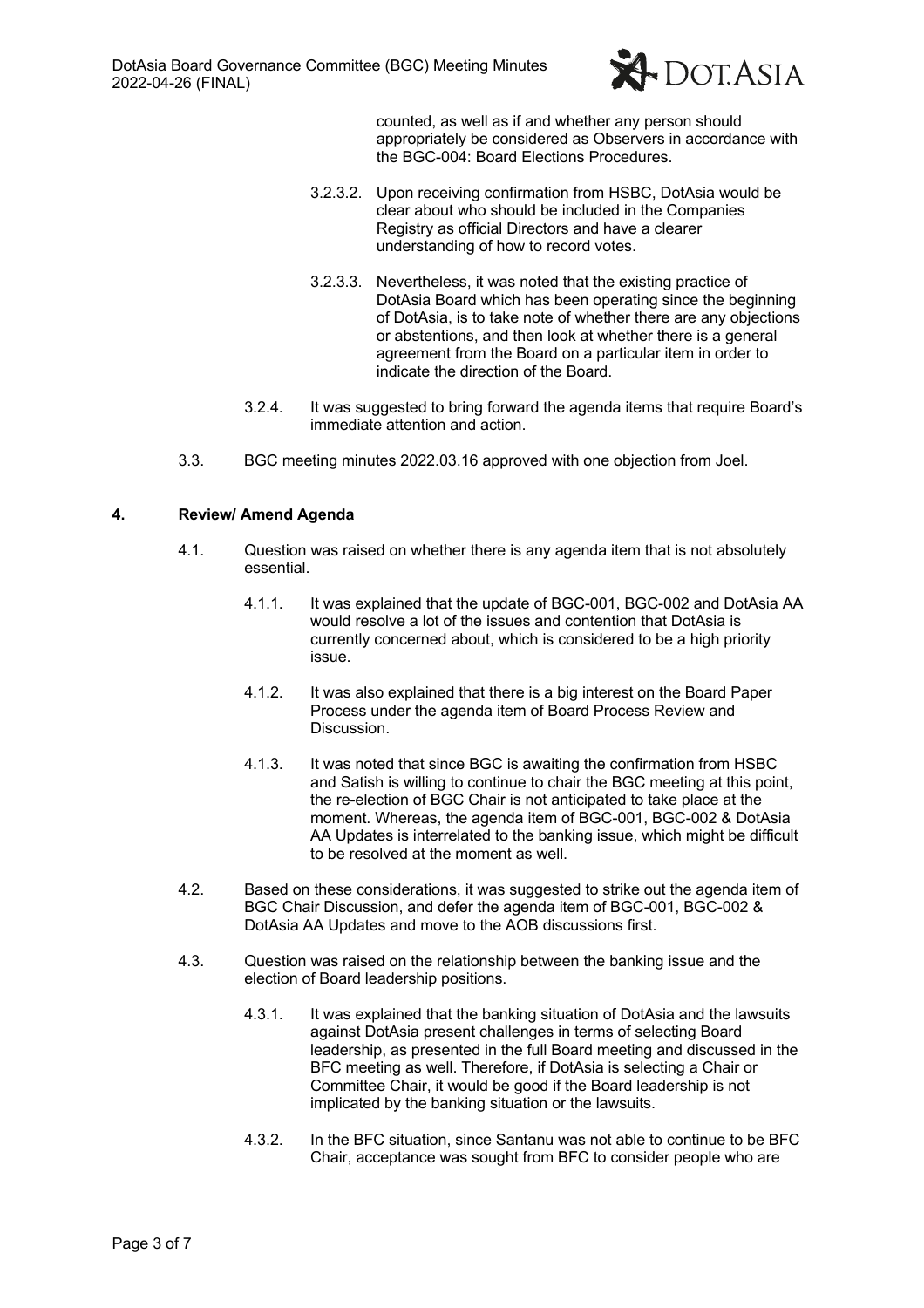

not implicated by the banking situation, and BFC proceeded with the selection on that basis.

- 4.3.3. Since the BGC shares a similar situation regarding the banking situation and lawsuits, but Satish is able to continue to chair the BGC, it would consider to be in the best interest of the Organisation to avoid those issues in the Board leadership for the time being. Once a confirmation is received from HSBC, further considerations and adjustments can be discussed.
- 4.4. It was commented that electing a Chair would demonstrate that the company is interested in good governance and oversight.
- 4.5. It was remarked that there are indications that a positive confirmation from HSBC should be forthcoming. It was further commented and there was general support that since the Board Members feel confident on receiving a positive confirmation from HSBC shortly, DotAsia should wait for the written confirmation before proceeding to the next step of adding Board Members to the Companies Registry, which is for the best interest of the Organisation and to avoid any risk from getting a problematic response.
- 4.6. It was discussed and agreed to follow up with HSBC to try to get a response from HSBC as soon as possible. (G2022.04.A02)
- 4.7. Concern was raised on the unsatisfaction of legal counsel by the Board. It was suggested to discuss the selection of legal counsel, with a similar procedure of selecting the financial auditor with several options, in order to overcome the issue and move forward from the situation.
	- 4.7.1. It was commented that due to the continuing litigations, which is halfway through and even close to resolution, changing a legal representative would be disruptive and expensive.
	- 4.7.2. It was clarified that 3 options of candidate firms were presented to the Board prior to the litigation response, and the Board reviewed and decided to go with the current legal counsel.
	- 4.7.3. For the legal specialist on banking issues, 3 candidates were presented to the Board as well, including a candidate that Joel suggested, and Dr. Anthony Neoh was chosen based on his seniority in the legal and banking background. It was noted that Anthony is a QC and a very senior lawyer, and served as advisor to major banks and regulatory commissions.
- 4.8. It was highlighted that once a positive unconditional confirmation was received from HSBC, the Board could move forward to register all Board Members as a Director in the Companies Registry, and elections for Board leadership positions could be conducted.

### **5. Board Processes Review and Discussion**

- 5.1. Board Administrative Process
	- 5.1.1. Based on the suggestions received, adjustments to meeting arrangement procedures were implemented.
	- 5.1.2. It was suggested, given the responses so far, that no further actions are sought immediately, and that the BGC could observe the progress to see if further adjustments may be useful.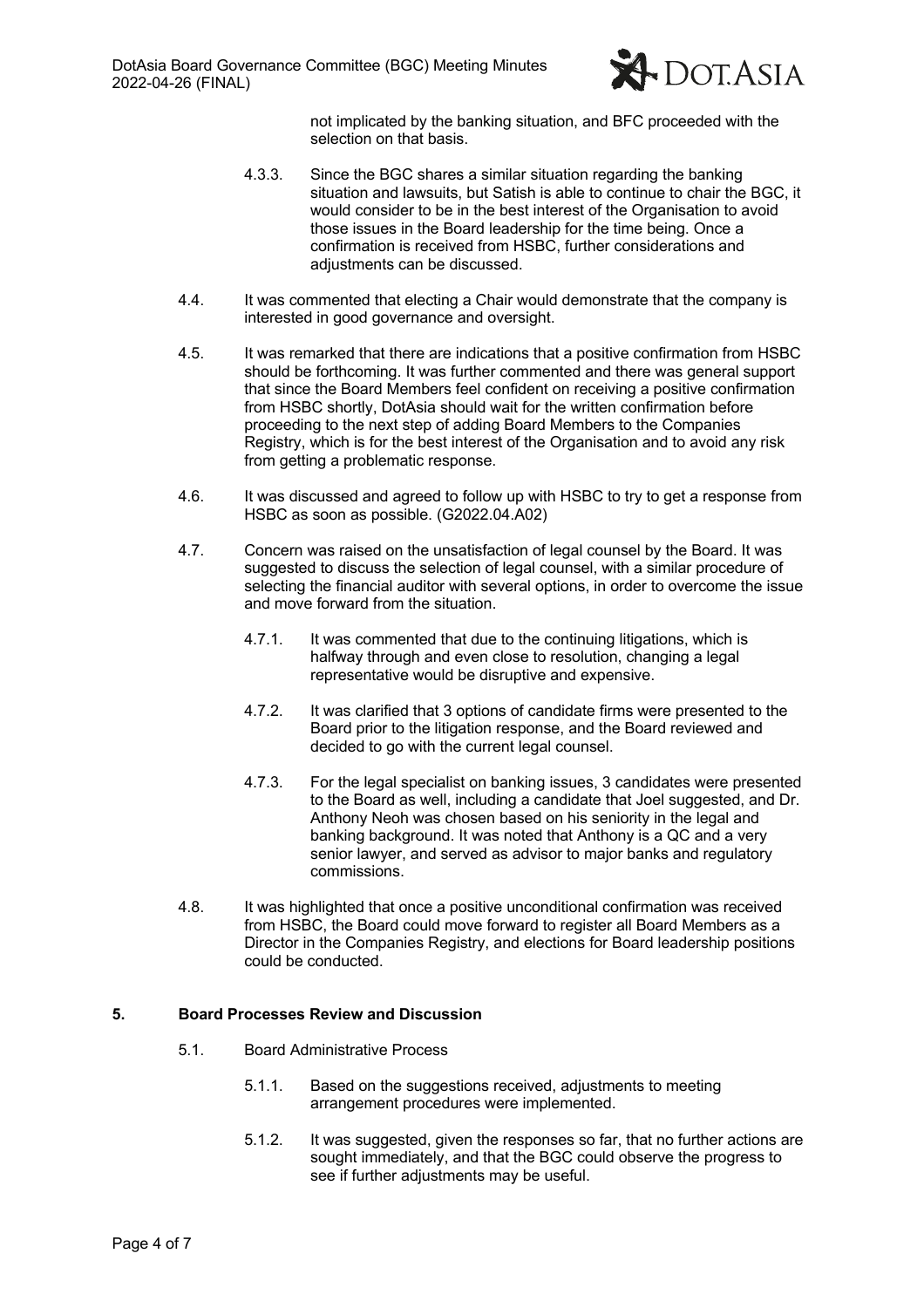

- 5.2. Board Elections Procedure (BEP)
	- 5.2.1. Feedback received from Elections Committee regarding the BEP 2022 were presented to BGC for discussion.
	- 5.2.2. There was consideration of choosing email service provider for Elections correspondence.
		- 5.2.2.1. Election Compliance Administrator and Elections Committee were using email service providers of Gmail and Outlook (not @dot.asia emails) for correspondence with Members and voting representatives. However, there was a challenge that some of the voters were not able to receive emails because they did not whitelist the Election email and some of them fell into spam based on certain organizational or personal filters.
		- 5.2.2.2. It was suggested that the Board should consider the actual concern of using an @dot.asia account. It was further explained that if the Board decided to use @dot.asia emails for Elections, only the technical server administrators from DotAsia would have access to it, and as the regular protocol, no monitoring is applied, and the technical team would only go into it when there is a technical issue.
		- 5.2.2.3. It was also suggested that a commercial paid email provider can be considered instead of a free email service provider (e.g., Gmail or Outlook).
	- 5.2.3. There was consideration of handling candidacy withdrawal during the Election Process.
		- 5.2.3.1. It was noted that 2 candidates requested for withdrawal during Board Elections 2022. One of the candidates submitted the withdrawal request during the nomination process, which did not affect voting. Whereas, the other candidate submitted the withdrawal request after the voting had started, and votes had been casted. The Elections Committee decided to void all the votes that had already been casted to that point and restart voting based on a reduced slate of candidates.
		- 5.2.3.2. Although this did not impact the election since there was still enough time before the end of the voting period, concern was raised that if the candidate submits the withdrawal towards the end of the voting period, there may not be enough buffer time for instituting a revote.
		- 5.2.3.3. It was suggested to consider a different vote-counting method in order to address the issue. It was suggested to consider the Single Transferable Vote (STV) counting method by ranking the candidates to fill up the vacancies. As such, if and when a candidate withdraws, the ranked voting will still be effectively counted without the need for revote. It was highlighted that voting representatives will need to be informed if the counting method is changed since the voting method needs to be changed as well.
		- 5.2.3.4. Comment was further received from the third-party scrutineer for Board Elections 2020 & 2021 that the STV method would be challenging for them and they may not be able to continue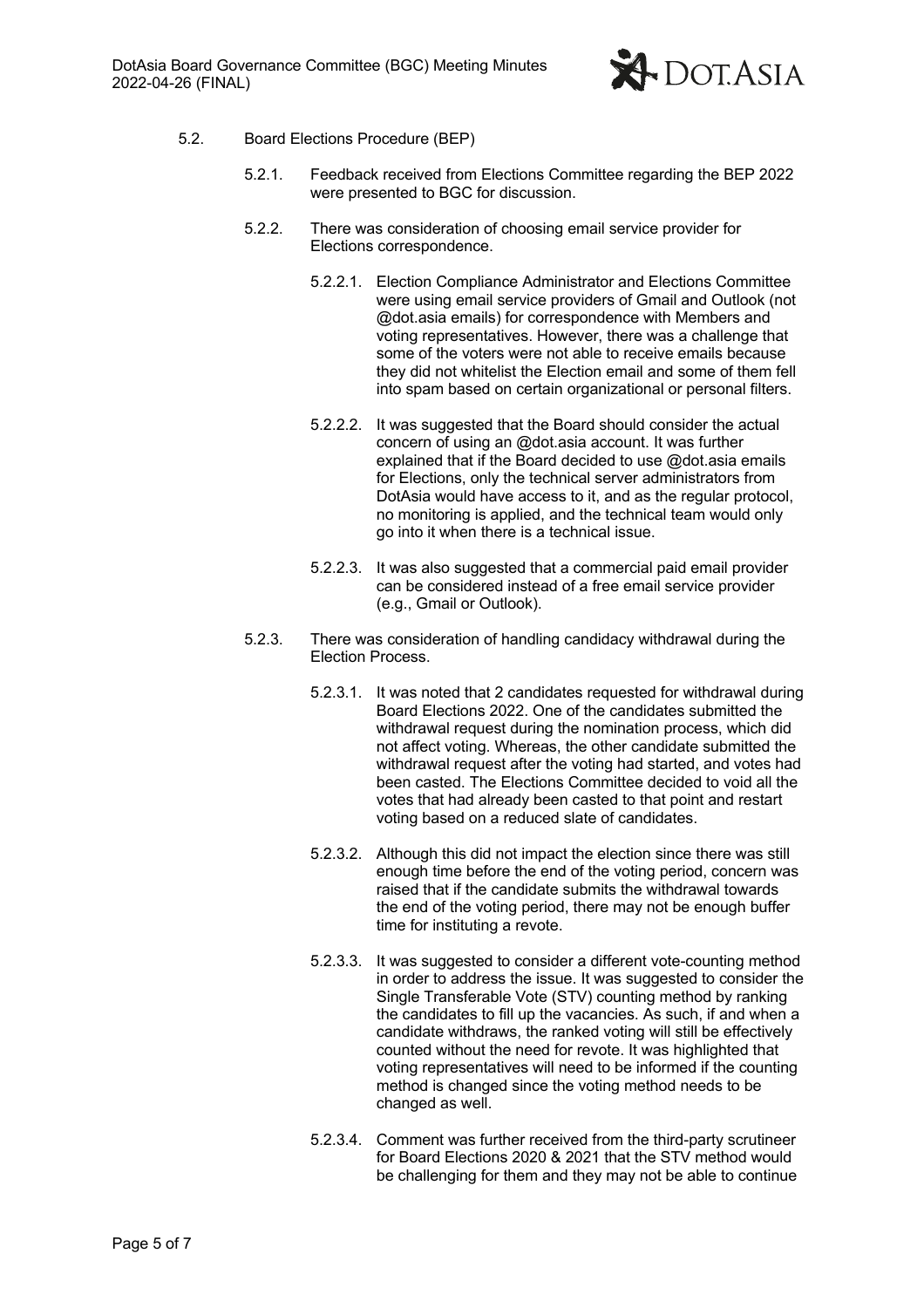

their service if DotAsia decided to use the STV method for the following Elections.

- 5.2.3.5. As another alternative, it was also suggested to reduce the voting period from 2 weeks to a much shorter period (e.g., 36 hours period), in order to reduce the chance that candidates withdraw within the voting period.
- 5.2.3.6. It was also suggested to include a by-election process in BGC-004: Board Elections Procedures so that unaffected candidates can continue to be seated in situations of withdrawal or death etc.
- 5.2.4. Elections Committee expressed that they would be willing to join the discussion at the BGC if further clarifications are required.
- 5.2.5. Question was raised about what elections the Elections Committee was providing suggestions and feedback on.
	- 5.2.5.1. It was clarified that the Board Elections refers to the Elections of Board Directors of DotAsia by the voting representatives of DotAsia Members.
	- 5.2.5.2. It was also clarified that the Elections Committee is formed by independent individuals to oversee the Elections, where several observations were found and suggestion were made based on the Board Elections 2022.
- 5.2.6. Since the BGC and the Board are in the middle of sorting out several urgent and important issues, it was suggested and agreed to have a meeting with the Elections Committee in Jul or Aug to further review and discuss the improvement of the BEP, which is the usual time to start reviewing the BEP.
- 5.2.7. It was commented that the feedback from Elections Committee is appreciated and is an important part of DotAsia in terms of governance to make sure the Board Elections are working well.
- 5.3. Voting for Board Leadership Positions was again raised.
	- 5.3.1. It was highlighted that BGC discussed the issue and noted that the Board is awaiting confirmation from HSBC to move forward to the next step.
	- 5.3.2. It was suggested to postpone the Apr full Board Meeting until the confirmation from HSBC is received.
- 5.4. Board Papers
	- 5.4.1. In response to the suggestion on producing formal Board Papers, a brief proposed format and process was presented.
		- 5.4.1.1. It was proposed that formal Board Papers be produced for matters that will involve a formal Board Resolution, and that a first version of Board Papers be produced after an initial discussion, and therefore likely be available for the second discussion of an item.